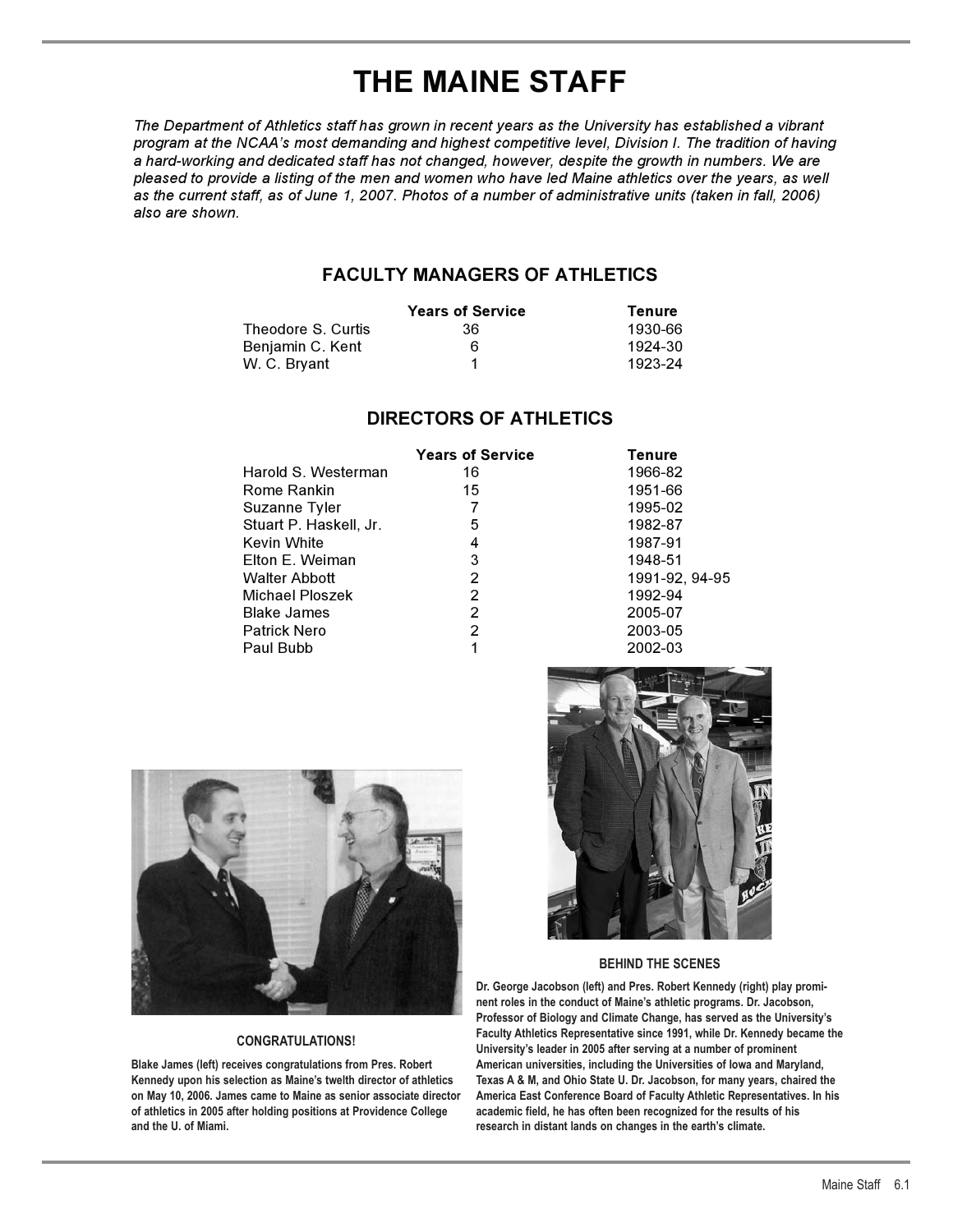## **CURRENT STAFF (As of 6/1/07)**

Blake James, Director **Ann Maxim, Director** Ann Maxim, Director Ann Maxim, Senior Women's Administrator Christina Kerluke, Counselor Linda Thayer, Adm. Assistant Myer Taksel, Counselor

# **BLACK BEAR SPORTS PROPERTIES BUSINESS OFFICE**

Michael McCollum, General Manager (open) Sponsorship Coordinator Linda Cappuccio, Adm. Assistant

Joe Roberts, Assoc. AD/External Relations<br>Pat McBride, Athletic Development Officer Jonathan Murphy, Marketing/Promotions Director Willi Gallant, Adm. Assistant Angela Bohovich, Marketing Assistant Marian Dresser, Adm. Assistant **TICKET SALES** 

Brent Williamson, Asst. AD/Public Relations Peggy Brawn, Cashier Laura Reed, Manager, Media Relations Doug DiBiase, Manager, Media Relations **EQUIPMENT** 

Travis Wing, Asst. Manager

Will Biberstein, Assoc. AD/Internal Relations Paul Culina, Head Trainer Tanya Adorno, Event Coordinator **Mark Badurak, Asst. Trainer** Eric Swett, Grounds/Arena Manager Gretchen Benz, Asst. Trainer Scott White, Arena Operations Coordinator Paula Linder, Asst. Trainer Eric Sloop, Arena Maintenance Jonathan Jamison, Arena Maintenance Tovan Willey, Asst. Trainer Betty Fadrigon, Adm. Assistant Gaster Management Jason Asdourian, Grad. Asst. Trainer Ranee Dow, Adm. Assistant

### **STRENGTH AND CONDITIONING**

Leslie Look, Conditioning Coach Tim Guillerault, Asst. Coach

### **ADMINISTRATION ACADEMIC SUPPORT**

Mark Fields, Account Executxive **Fields** Jenise Soucy, Accounting Supervisor

# **MARKETING / DEVELOPMENT COMPLIANCE / INTERNAL RELATIONS**

Brandi Rideout, Director of Student Services

Deb Leavitt, Manager **MEDIA RELATIONS** Judy Rand, Cashier

Steve Jones, Manager **BLACK BEAR STORE** The Manager Melly Clifford, Asst. Manager<br>
Pam Rideout, Manager The Manager Show Josh MacDonald, Asst. Mana Josh MacDonald, Asst. Manager

### **OPERATIONS SPORTS MEDICINE (ATHLETIC TRAINING)**

# **SAM SEZAK SUMMER SPORTS CAMPS**



### **THE STAFF IN 1947**

For many vears, decades in fact, classes in physical education were required of all students. Perhaps they should be today! In 1947, coaches and **administrators alike were involved in teaching. The staff that year included, front, l-r, Faculty Manager of Athletics Ted Curtis, Trainer Stan Wallace, Asst. Prof. Marion Rogers, Athletic Director Tad Weiman, Women's PE Director Helen Lengyel, Coach Chester Jenkins (who also taught in the Chemistry Department), and Coach Bill Kenyon. Back row, l-r, Coach Sam Sezak, Instructor Eileen Cassidy, Coach and Asst. Trainer Hal Woodbury, Instructor Helen Carroll, and Coach Eck Allen.**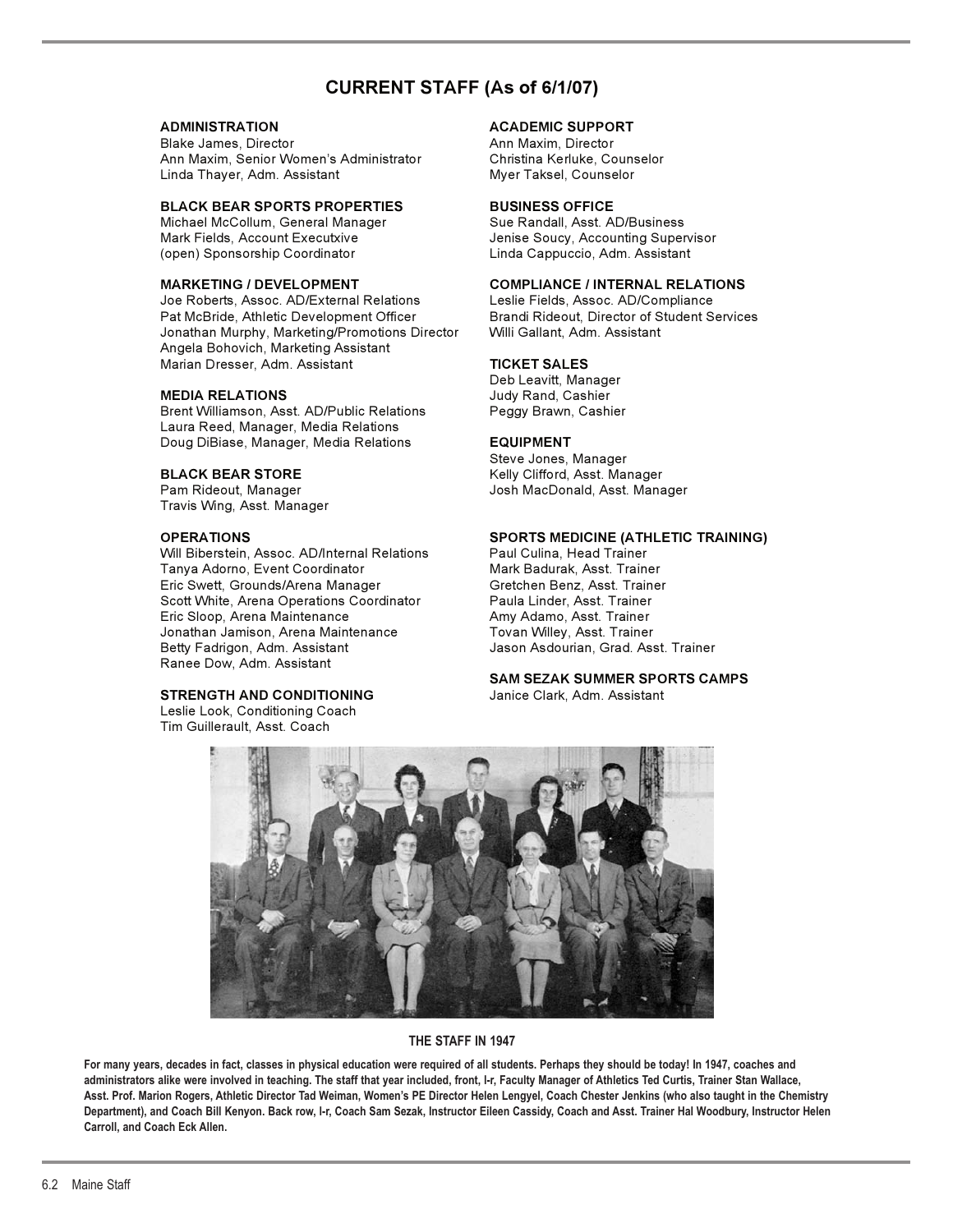



**SENIOR STAFF**

**Front, l-r, Ann Maxim, Blake James, and Leslie Fields. Back, l-r, Joe Roberts, Will Biberstein, Sue Randall, and Brent Williamson.**

**ACADEMIC SUPPORT L-r, Christina Kerluke, Myer Taksel, and Ann Maxim.**



### **ADMINISTRATIVE ASSISTANTS**

**Front, l-r, Jean Goss, Willi Gallant, and Caren Haskell Ford. Back, l-r, Linda Cappuccio, Jenise Soucy, Ranee Dow, Marian Dressler, Judy Rand, and Linda Thayer.**



### **EXTERNAL AFFAIRS**

**L-r, Laura Reed, Pam Rideout, Deb Leavitt, Brent Williamson, Joe Roberts, Jonathan Murphy, Travis Wing, Doug DeBiase, and Angela Bohovich.**



**FACILITIES L-r, Scott White, Eric Swett, Jonathan Jamison, and Eric Stoup.**